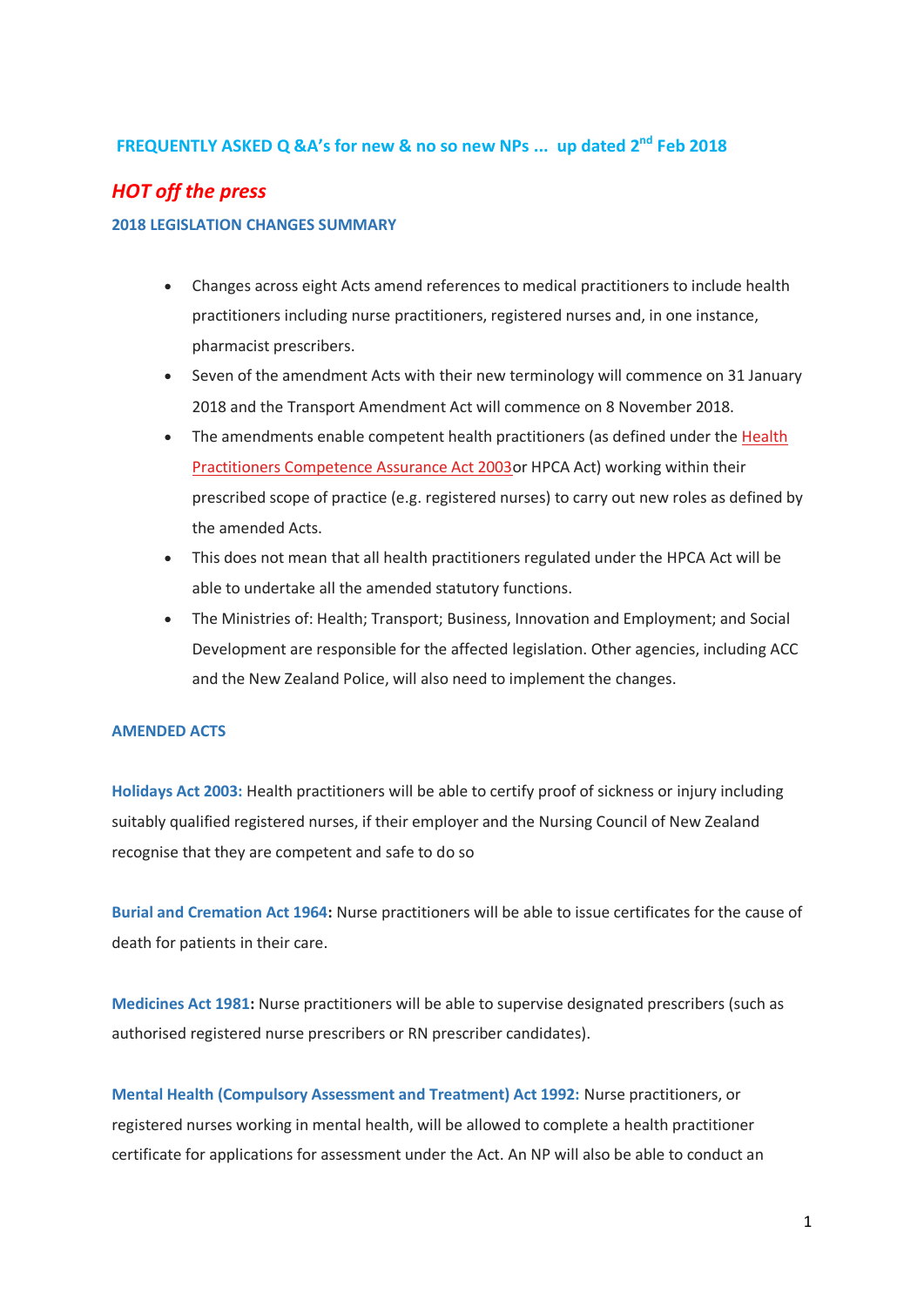assessment examination if approved by the Director of Mental Health. The Director can delegate this approval to the Director of Area Mental Health Service.

**Accident Compensation Act 2001:** Health practitioners providing treatment to a client will be given the opportunity to participate in preparing clients' individual rehabilitation plans. Suitably qualified health practitioners will also be able to prescribe aids and appliances.

### **Oranga Tamariki Act 1989 (formerly the Children, Young Persons, and Their Families Act**

**1989):** Health practitioners will be able to carry out medical examinations ordered by the court when considering whether children or young people have been abused, if the court considers that these health practitioners are qualified for that purpose. In addition, a social worker will be able to ask for medical examinations to be completed by health practitioners qualified for that purpose.

**Misuse of Drugs Act 1975:** Nurse practitioners, registered nurses working in addiction services and pharmacist prescribers will be allowed to prescribe controlled drugs for the purposes of treating addiction.

**Land Transport Act 1998:** Health practitioners will be able to request blood tests from drivers and assess and report on their fitness to drive. It will be illegal for someone to refuse a blood test from a health practitioner. Other amendments enable health practitioners to take blood, handle evidential specimens and appear in court to give evidence.

### **ACC :**

NPs can sign ACC initial assessment M45's and ARC 18's for ongoing time off work related to an approved ACC claim - either claim can include Sensitive Claims & Gradual process claims ( for hearing loss or workplace created injury over time).

In Jan 2015 , ACC visits were made free for children under 13yrs.

There are separate visit charges for NP, RN, GP & GP/RN combo, however there is yet to be a NP/RN combo charge. *ACC continue to be lobbied about this by NPNZ. Legistaltion to enable changes was passed (Jan 2016)* 

**New Accident Compensation Act 2001 (MBIE<sup>1</sup> [\)](http://www.health.govt.nz/about-ministry/legislation-and-regulation/changes-health-practitioner-status##1) –** to the extent that health practitioners are willing and able to do so, health practitioners providing treatment to a client will be given the opportunity to participate in the preparation of the client's individual rehabilitation plans. Suitably qualified health practitioners will also be able to prescribe aids and appliances. *Omnibus bill passed– 21 Mar 2017, Changes enacted 31st Jan 2018*

NPs *can not* claim for ACC Designated Doctor visits.

**Tips** > ensure your admin staff know to charge your claim at NP rates not at RN rates if working in urban based position, or leave as is if on rural contract. If in urban setting & doing combined care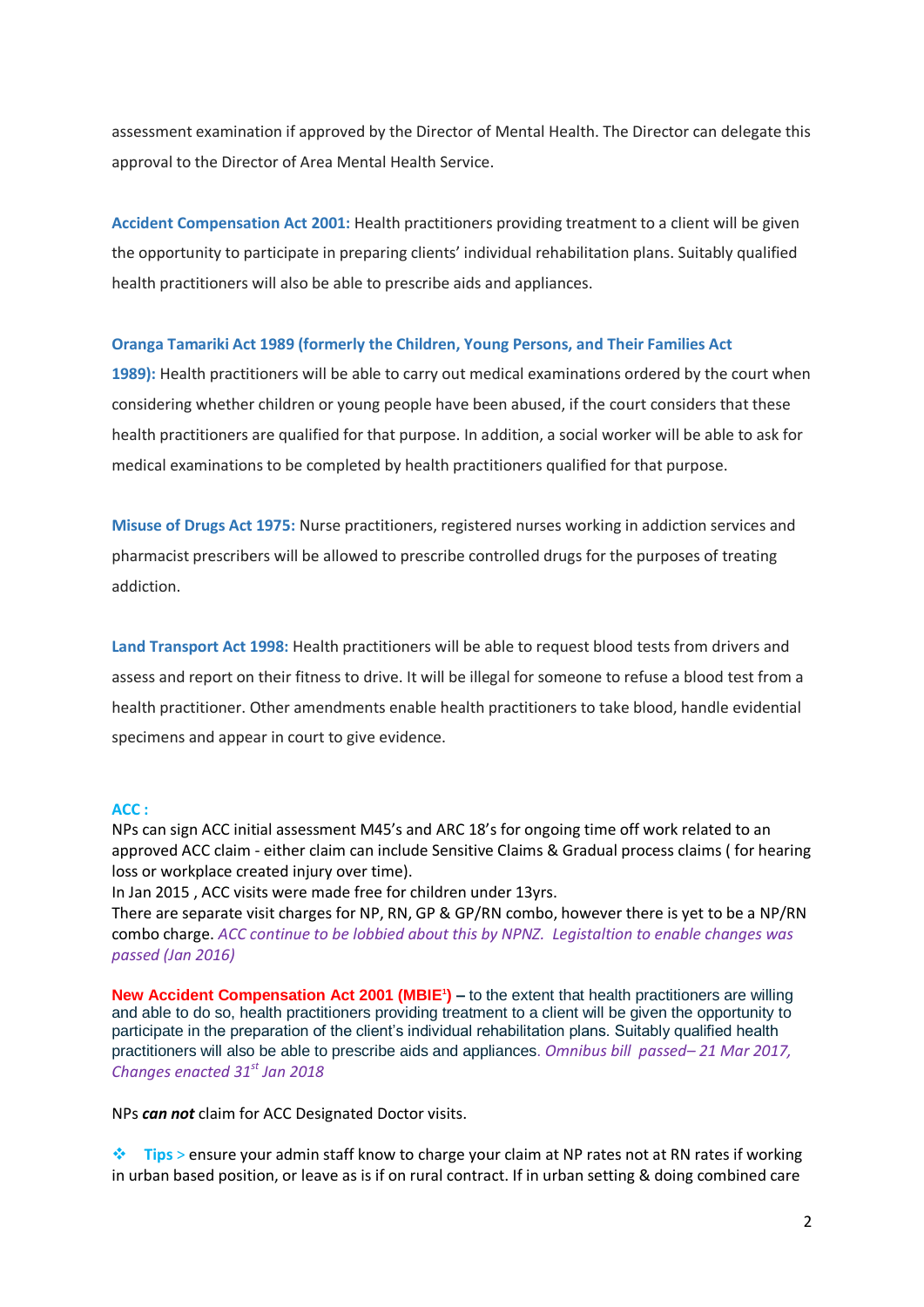visit with a GP, charge out at GP/RN claim rate as it is invoiced at a higher rate (& you are still essentially an RN).

If working only with a RN, you can put two claims in for the same pt in one day, one for NP & one for the RN - but only if the pt returns for follow up later in the same calendar day ie for a second dressing if required for a major injury. Or, for an entirely new injury a new M45 should be processed.

**Multiple claims such as this for the same pt will likely be investigated by ACC.** 

Ensure you charge out your time per ACC hourly rate to supply additional information when it is requested with pts permission for ACC purposes. Only disclose ACC related information, they do not have outright permission to peruse the pt's entire record.

Do forms online for most efficient method of processing of M45/ ARC18 within PMS via BPAC (ACC's preferred option)

### **ACC Consultation processes**

ACC does have an annual consultation process about ACC levies and NPNZ and other nursing groups may be able to influence ACC decision about levies for Nurse Practitioners by participating in the consultation. This link contains details about the consultation process [http://www.acc.co.nz/about](http://www.acc.co.nz/about-acc/consultation/levy-consultation/index.htm)[acc/consultation/levy-consultation/index.htm](http://www.acc.co.nz/about-acc/consultation/levy-consultation/index.htm)

### **ACC Levies for self employed NPs for the 2016/17 tax years tax return**

As an interim measure ACC has determined that most applicable CU for NPs is *CU 86390 Allied health services (not elsewhere classified)*, as this CU specifically includes the activity 'Nursing service (not elsewhere classified)'. While this may not be the best fit in the long term for NPs (dependent on further analysis), it *does result in a significant decrease in levy rates from the previously applicable CU (\$0.18 as opposed to \$0.84 per \$100).* As there is not currently an applicable BIC for NPs to enter into their tax return to be assigned this CU, it is **advised for NPs to use Q853975 Paramedical service until ACC adds a more specific/applicable BIC code.** 

Additional work and analysis is required to be undertaken in order to fully ascertain the most applicable CU for NPs to be classified going forward, in particular around calculating the risk profile of NPs. Next steps, as per Adam Jennings, Commercial Advisor, Legal and Commercial Team ACC. ACC will be undertaking additional work to identify the most accurate classification for NPs going forward. This work will include updating ACC's BIC code website

(https://www.businessdescription.co.nz/) to include a specific reference to NPs and adding a new BIC code for the 2016/17 tax years that NPs can provide on their tax return. This BIC code will : · Enable NPs to be correctly classified · Assist ACC to identify a relevant population of NPs so that an accurate risk profile can be developed. Without an accurate risk profile, ACC will be unable to make changes to the CUs for NPs.

*It is important that all self employed NPs use the new code in their tax return,* as if this is not done a population will not be identified. Notification of this new code will occur when it has been implemented (prior to 1 April 2016). Once a decision has been made as to the most applicable CU for NPs, if a change is made, ACC will endeavour to work with the Ministry of Health and NPNZ to reclassify all NPs who are incorrectly classified. *NZNO, NPNZ & ACC; work in progress 2015-17*

### **Auditing your practice**:

Use Query Builders in Medtech 32 or other PMS software to keep track of what you are doing, no of pts seen & easily countable data such as frequently seen conditions, immunisations given, laboratory and radiology investigations ordered, or scripts written.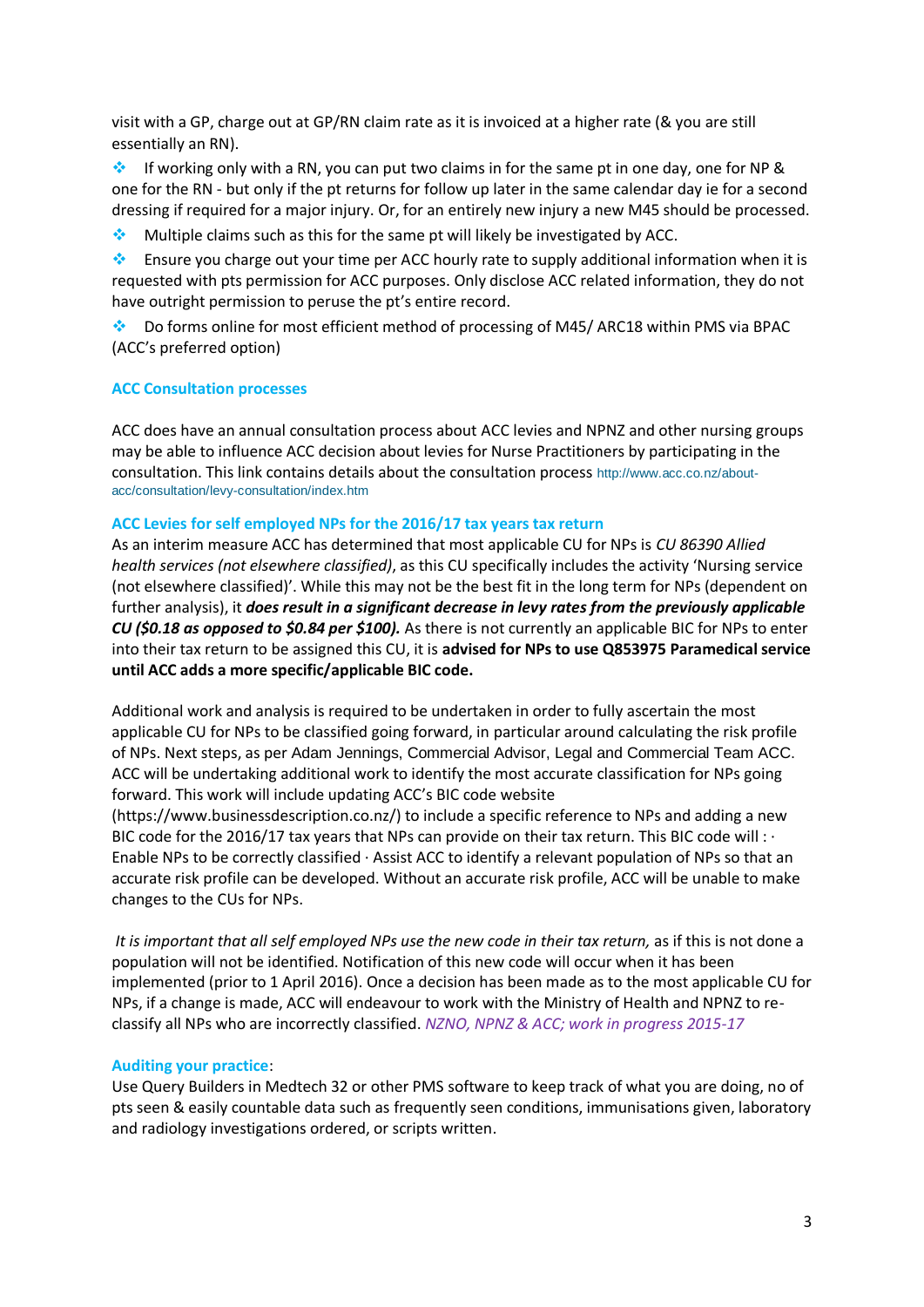**Tip** > BPAC have made available a pilot service in late 2013 of personalised audit of some laboratory and community prescribing practices of individual practitioners which is available to NPs in PHC via their web page.

http://www.bpac.org.nz/

Once on the site, log into 'MyBpac' & create an account for yourself follow the prompts or contact BPAC directly for help

**Tip** > Other ways of Auditing:

Place a direct request to your DHB lab to provide a log of what you have ordered. Radiology services can probably provide this type of log as well. Classifications & Demographics can track your workload & populations types.

**NEW Children, Young Persons, and Their Families Act 1989 (MSD) –** Health practitioners will be able to carry out medical examinations ordered by the court when considering whether children or young people have been abused, if the court considers that these health practitioners are qualified for that purpose. In addition, a social worker will be able to ask for medical examinations to be completed by health practitioners qualified for that purpose. *Omnibus bill passed– 21 Mar 2017, Changes enacted 31st Jan 2018* **Driver's Licencing :**

NP's can not do this as per LTSA legislation, the paperwork must be signed off by a GP/ Medical Officer. *Omnibus bill passed– 21 Mar 2017, Changes not yet enacted .* 

**Tip** > Resource to have to hand http://www.nzta.govt.nz/resources/medical-aspects/5.html **NEW Land Transport Act 1998 (Transport) –** Health practitioners will be able to request blood tests from drivers and assess and report on their fitness to drive. It will be illegal for someone to refuse a blood test from a health practitioner. Other amendments enable health practitioners to take blood, handle evidential specimens and appear in court to give evidence. *Omnibus bill passed– 21 Mar 2017 enacted 31st Jan 2018*

### **Death certificates / Life extinct certificates:**

Life extinct are able to be signed off by NP or RN (Oct 2015).

**NEW Burial and Cremation Act 1964 (Health) –** Nurse practitioners will be able to issue death certificates for patients in their care. . *Omnibus bill passed– 21 Mar 2017, enacted 31st Jan 2018. NPNZ, MOH's Chief Nurse & Working party successfully lobbied for change since start of 2014.* 

### **First trimester Antenatal Visits :**

NPs are not currently (2014) funded to deliver this package of care. An NP may assess & diagnose pregnancy, miscarriage, or ectopic pregnancy & workup the pt: order first AN bloods, do smear & swabs, prescribe routine & PRN antenatal meds, however the GP must sight the patient to lodge the claim for first trimester Antenatal care in the PHC setting.

*NPNZ is lobbying MOH for change of funding structure*. *Section 88 is a highly problematic Notice . NO movement – March 2016* 

### **Laboratory Testing**;

Latest DHB review of laboratory Services was Oct 2013, officially deems NP's hold limited access to testing, this is variable per DHB at present depending on how tightly lab services are watching their budget. Histology requests (other than smear cytology) and expensive tests such as TTG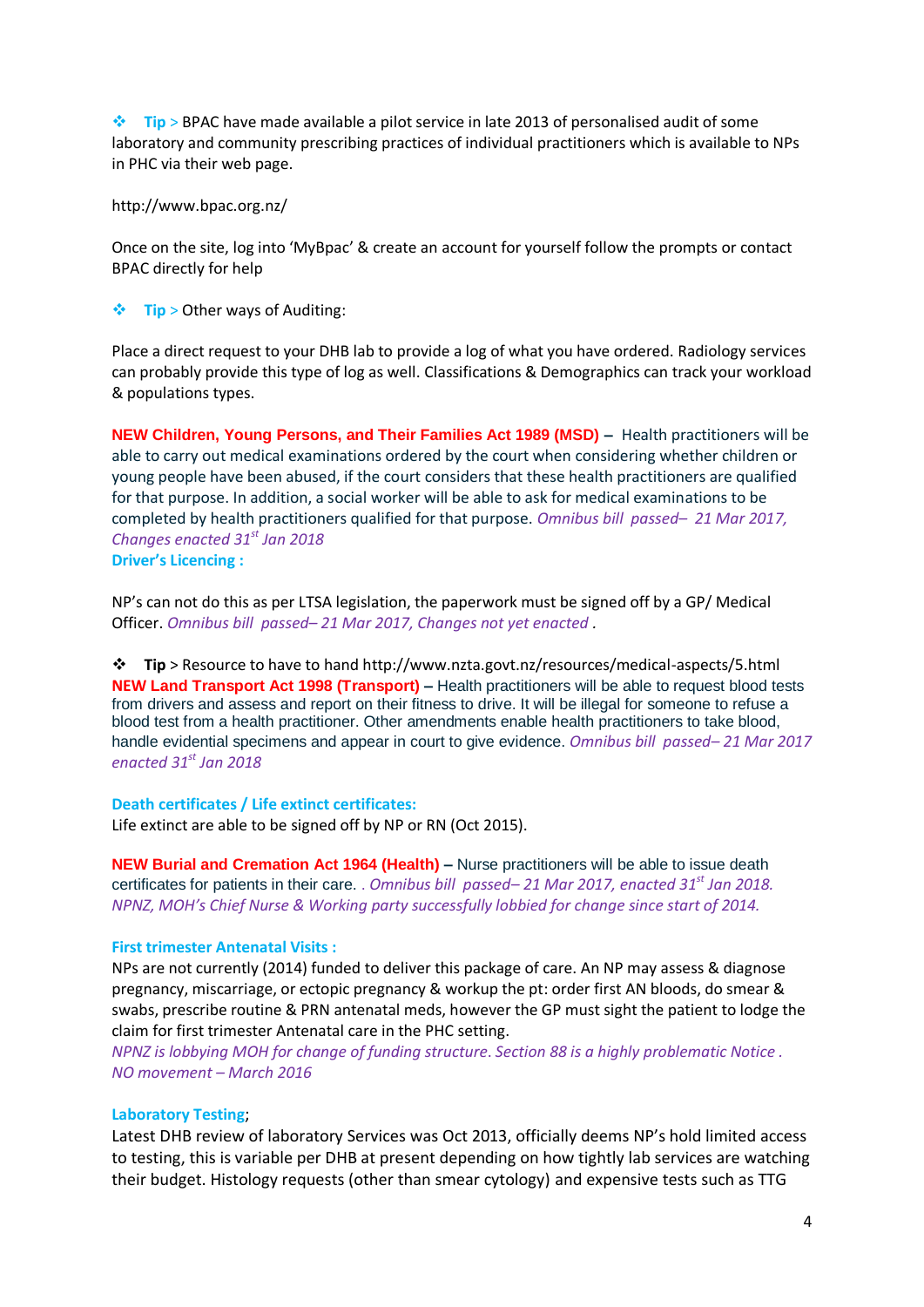(marker for Coeliac Disease) are generally declined in the PHC setting and NPs are asked to defer the request to a medical colleague to order.

This may be different for other NP scopes.

*NPNZ continue lobbying to achieve same accessibility as GPs & LMC's for tier one testing, & tier two testing with consultant consultation/approval – Jan 2016. NO movement 2017*

( See document 'Completion of the Laboratory Schedule Review Oct 2013' on www.DHBsharedservices.health.nz )

 $\cdot$  **Tip** > It is recommended to meet with your laboratory manager to discuss what is in their contract covering NP ordering.

# **Immunisations:**

NPs are not currently able to claim for immunisations given in the Community as a General Practitioner can. *NPNZ are lobbying for change to this inequity – Jan 2016 ( need verification)*

**Tip >** prescribe travel vaccines as you would any other medication

# **Insurance Medicals :**

Not Accepted where the information must be completed & signed off by a GP/ Medical Officer.

# **Office of the Chief Nurse MOH :**

Chief Nurse MOH Jane O'Malley & her team of Nursing Advisors are very happy to assist NPs facing barriers to practice & want to hear from you as does NPNZ, & are constantly working to address items on the Ominbus bill & other issues that are not, including IT & workforce development Email: Jane\_O'Malley@moh.govt.nz

# **Off work certificates:**

YES- if it is an ACC M45 including off work as part of the claim, or an ACC ARC 18 certificate.

**NEW Holidays Act 2003 (MBIE) –** Nurse practitioners are able to certify proof of sickness or injury. *Omnibus bill passed– 21 Mar 2017, enacted 31st Jan 2018*

However, dependent on the work place or school, most organisations /workplaces will accept an off work certificate signed by an NP

 $\div$  Tip > Ensure the wording is for an 'off work' certificate, not a 'Medical Off work Certificate'.

**NEW Mental Health (Compulsory Assessment and Treatment) Act 1992 (Health) –** allows a nurse practitioner, or registered nurse working in mental health, to complete a health practitioner certificate for applications for assessment under the Act. *Omnibus bill passed– Mar 2017, enacted 31st Jan 2018* A nurse practitioner will be able to conduct an assessment examination if approved by the Director of Area Mental Health. The Director can delegate this approval to the Director of Area Mental Health Service

# **Omnibus Bill:**

These amendments herald historic changes that will enable competent health practitioners to better use their skills for the benefit of the people they work with, the health workforce and the New Zealand health system as a whole, *was a direct result of years of active lobbying by NPNZ .*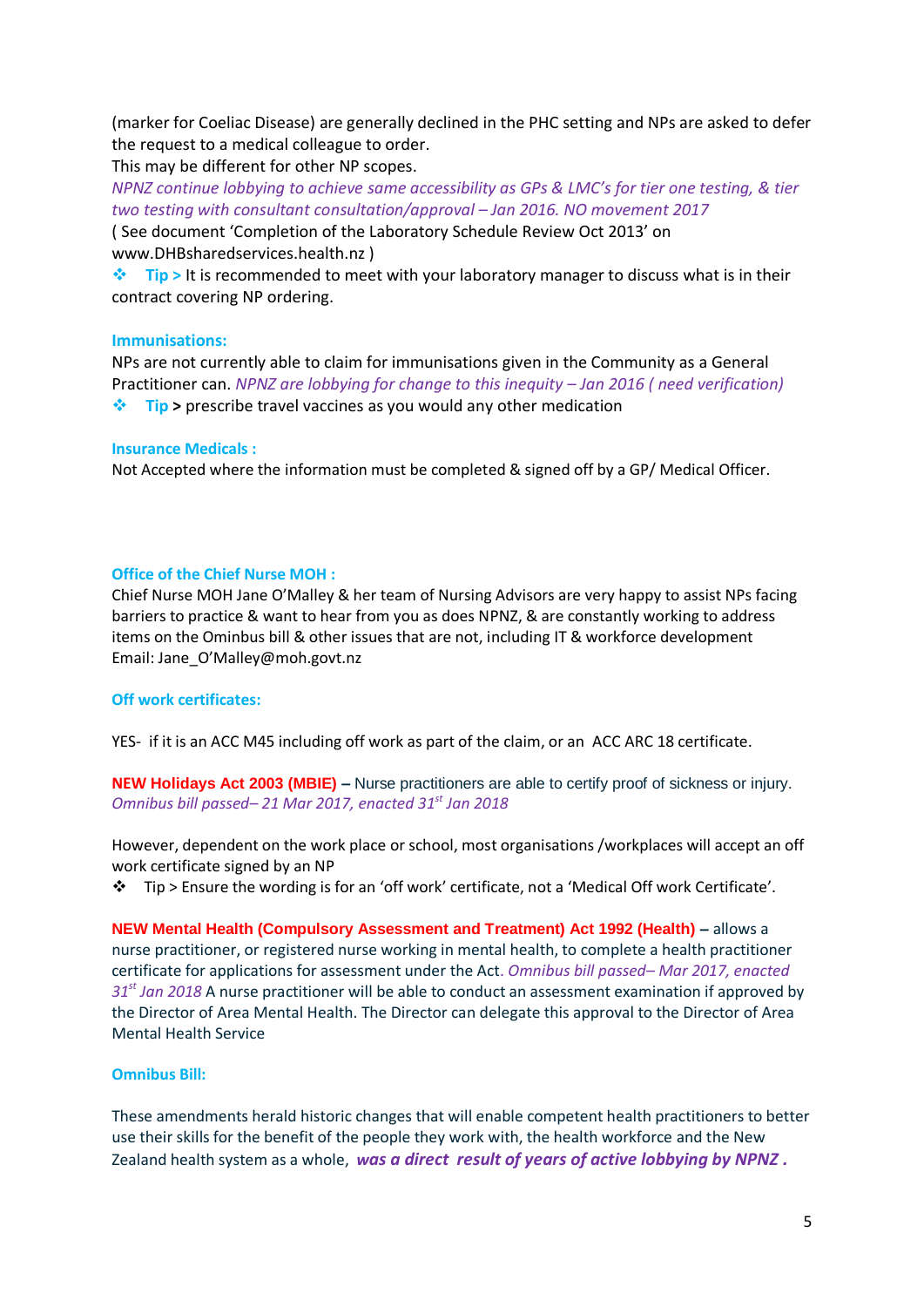'The Health Practitioner Saftey Regulation Bill' passed before the NZ Parliament on  $21^{st}$  March 2017 to address barriers to NP practice covered by 8 Acts of legislation ;The Ministries of Health; Transport; Business, Innovation and Employment; and Social Development are responsible for the affected legislation. Other agencies, including ACC and the New Zealand Police, will also need to implement the changes. The aim of the changes is to make health services more flexible and available when people need them. It also acknowledges and makes better use of advanced knowledge and skills in the health workforce

Eight Acts were given the Royal Assent on 7 November 2016. They were the:

- [Accident Compensation Amendment Act 2016](http://www.legislation.govt.nz/act/public/2016/0073/latest/DLM6514118.html?search=ts_act%40bill%40regulation%40deemedreg_amendment+act+_resel_25_a&p=1)
- [Burial and Cremation Amendment Act 2016](http://www.legislation.govt.nz/act/public/2016/0074/latest/DLM6983801.html?search=ad_act___2016___25_ac%40bn%40rn%40dn%40apub%40aloc%40apri%40apro%40aimp%40bgov%40bloc%40bpri%40bmem%40rpub%40rimp_ac%40ainf%40anif%40bcur%40rinf%40rnif_a_aw_se&p=1)
- [Children, Young Persons, and Their Families Amendment Act \(No 2\) 2016](http://www.legislation.govt.nz/act/public/2016/0075/latest/DLM6983901.html?search=ad_act___2016___25_ac%40bn%40rn%40dn%40apub%40aloc%40apri%40apro%40aimp%40bgov%40bloc%40bpri%40bmem%40rpub%40rimp_ac%40ainf%40anif%40bcur%40rinf%40rnif_a_aw_se&p=1)
- [Holidays Amendment Act 2016](http://www.legislation.govt.nz/act/public/2016/0076/latest/DLM6984001.html?search=y_act_2016__ac%40ainf%40anif%40aaif_ac%40bn%40rn_25_a&p=2)
- [Medicines Amendment Act 2016](http://www.legislation.govt.nz/act/public/2016/0077/latest/DLM6984101.html?search=y_act_2016__ac%40ainf%40anif%40aaif_ac%40bn%40rn_25_a&p=3)
- [Mental Health \(Compulsory Assessment and Treatment\) Amendment Act 2016](http://www.legislation.govt.nz/act/public/2016/0079/latest/DLM6984329.html?search=y_act_2016__ac%40ainf%40anif%40aaif_ac%40bn%40rn_25_a&p=3)
- [Misuse of Drugs Amendment Act 2016](http://www.legislation.govt.nz/act/public/2016/0080/latest/DLM6984401.html?search=y_act_2016__ac%40ainf%40anif%40aaif_ac%40bn%40rn_25_a&p=3)
- [Land Transport Amendment Act 2016](http://www.legislation.govt.nz/act/public/2016/0077/latest/DLM6984101.html)

### **Prescribing**

**As a new Prescriber:** it is recommended you introduce yourself in person or by letter (if in a large centre) to the Pharmacies your patients are most likely to present your scripts to, it familiarises the Pharmacy with developing NP practice & is good for relationship building. Medsafe regularly provides Prescriber Updates and other information on their website, and offers a service where practitioners can sign up for email information and alerts through the links below. 1. Medsafe web page: http://www.medsafe.govt.nz 2. Subscribe to Prescriber Update and the Early Warning System http://www.medsafe.govt.nz/profs/subscribe.asp 5

From 1 July 2014, the Medicines Amendment Act 2013 and Misuse of Drugs Amendment Regulations 2014 came into effect. The change allowed NPs to be '**Authorised Prescribers'** within their field of practice ie PHC, youth health, or older persons care. NPs are no longer limited to the list of drugs originally approved for NP use as 'Delegated Prescribers'. *NPNZ & Office of Chief Nurse successfully lobbied change.*

**NEW The Medicines Act 1981 (Health) –** Enables nurse practitioners to supervise designated prescribers. *Omnibus bill passed– Mar 2017, enacted 31st Jan 2018*

**NEW Misuse of Drugs Act 1975 (Health)** – Will allow nurse practitioners, registered nurses working in addiction services and pharmacist prescribers to prescribe controlled drugs for the purposes of treating addiction. *Omnibus bill passed– Mar 2017, enacted 31st Jan 2018*

### **Controlled drugs:**

such as Opiates or other drugs of addiction (class C drugs), can be supplied for the maximum of ONE MONTHS supply in line with GP prescribing practice.

Need to be done on MOH Controlled Drug Supply form H572 (triplicate copy) an ordinary prescription will not be accepted by a pharmacy.

All three copies must be presented to a pharmacy for dispensing.

The number of the script, patient's name & drug dosage & amount scripted with the prescriber's name and signature must be recorded in a controlled drug book which is to be kept in a double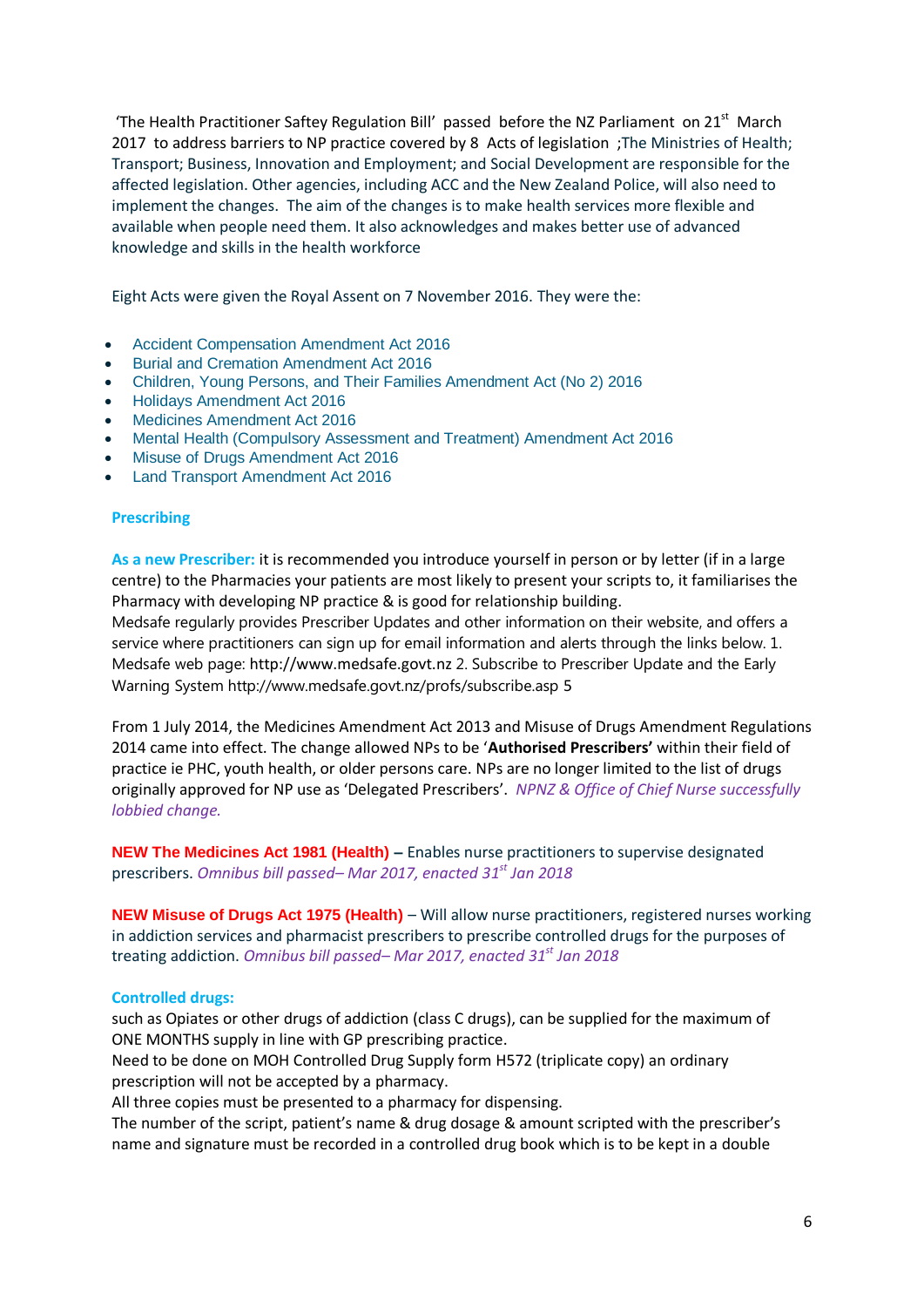locked safe/ space along with any unused script pads. The prescriber (NP) is accountable to keep this standard and can be audited at any time.

**Tip >** keep a record of the CD script # and details of the prescription on the prescription tab within your PMS records

For a small amount of controlled drugs oral or injectable stock (i.e. Morphine), to have to hand for PRN use, complete the in triplicate controlled Medication form & present all three copies must be presented to the dispensing pharmacy. Any medication stock of this nature is to be managed as explained above for safety, transparency and auditing purposes.

### **Nurse Practitioner Supply Order:**

for limited stock supply of non-controlled medication & medical appliances (HCG, child/adult Spacers, low / high range peak flow meters, blood glucose test strips) to provide urgent one-off dispensing. Rural NPs are entitled to order a much wider range of Rxs than urban NPs. Supplies of these forms may be obtained from Wickliffe Ltd, telephone 0800 259 138, & quote reorder no. 74169

Use the same MOH pre-printed Green Practitioner Supply Order Forms No# 74169. The rules regarding the care of these forms is the same as the controlled drug forms & it is your responsibility to ensure that they are accounted for if in your possession.

### **Standing Orders:**

NPs are be able to supervise designated prescribers (such as authorised registered nurse prescribers or RN prescriber candidates).*MOH lobbied by NPNZ to change currently standing legislation regarding standing orders. Omnibus bill passed– Mar 2017, enacted 31st Jan 2018*

### **Special Authority (SA) Applications:**

The medications listed for SA are always changing according to funding schedules decided by Pharmac at any given point, and the medications listed which NPs can initially apply for on behalf of their pts is somewhat limited in comparison to a Vocationally Registered GP or Specialist. Some drugs SA's may be renewed by an NP although they must be initially applied for by a specialist. There are other drugs including nutritional suppliments, may only be applied for at any stage by a vocationally registered GP/ Specialist or Dietician.

All SA treatments are required to meet certain pre-set criteria to gain approval. SA can be accessed by either electronic application or by faxing a completed hand written form & faxing it to 0800 505 125.

Many electronic PMS will not process NZNC registration numbers through the portal that accept NZMC colleagues can use for an instant response of acceptance/ decline of SA applications. SA application process in MedTech will be available for those using MedTech at the March 2015 upgradejust follow the notes they send out and it will be good to go

However, an electronic method is available to NPs. This option requires accessing a Digi-Cert (proof from your DHB Manager & Clinical Director that you are able to hold such responsibility on behalf of your employer)

Contact the Online Helpdesk on 0800 505 125 or email onlinehelpdesk@moh.govt.nz. regards Electronic Special Authority. In order to send you the required application forms, you need to provide the following details:

- Pharmacy, Hospital, Practice Name
- **2 Address**
- **图 Nurses Council Number**

Z Practice Management Software at your practice i.e. MedTech, Next Generation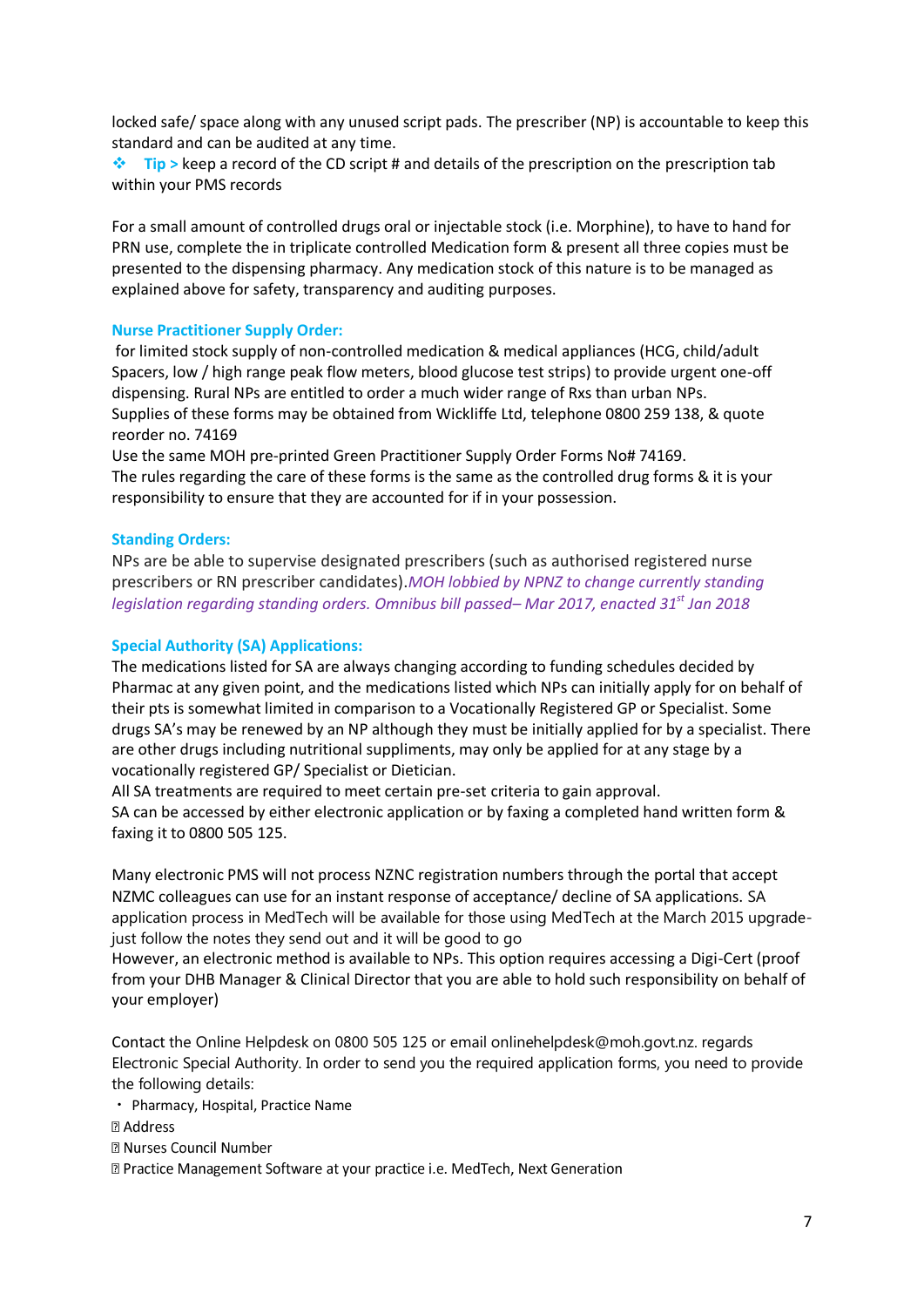If you wish to discuss your enquiry further, please telephone Online Helpdesk on 0800 505 125 **On-line Helpdesk Sector Services National Health Board Ministry of Health Email: onlinehelpdesk@moh.govt.nz** 

Once you have gained the Digi –Cert, contact your IT dept to load it onto your computer system. Once loaded, a NP can directly access Pharmac SA's online through a special portal. Unfortunately, the portal does not link directly back into your PMS.

Once SA has been granted you as the prescriber will be required to write the CHEM no and expiry date on the prescription for the said SA medication. Pharmacy will not dispense without this. The HPCA can audit your records at any time if there is any question relating to your delivery of care. *NPNZ are lobbying MOH & Pharmac for changes to enable NPs to be equitable prescribers of SA drugs as per Vocational GP lists– March 2017*

**<sup>◆</sup> Tip** > If you do not know the SA no and expiry date for any medication a pt is already on, phone the pt's pharmacy to ask for it.

 **Tip**> download the latest SA forms from; http://www.pharmac.govt.nz/patients/PharmaceuticalSchedule/SAForms

**Tip** > These documents are part of your patients medical file. Scan and copy hand written forms into electronic records, OR, copy & paste SA approval/ decline into the Inbox of your pts PMS.

### **Radiology access:**

### **DHB Radiology**

Although NPs are in theory entitled to order radiological investigations to diagnose or rule out conditions, in reality the Head Radiologist for each DHB gate keeps this as it is on their say so as to whom is approved to order in any particular DHB. (see Radiology letter March 2009 College of Radiologists letter.pdf (0.08MB) )

Currently funding NP ordering of Ultrasound is problematic and is generally limited to plain Xrays for PHC NPs. This may not be the case for say for specific scopes e.g. Urology NP ordering Renal Ultrasound, or an Older Persons NP ordering a CT scan for dementia diagnosis.

DHB protocols do vary, however, most will not allow NPs to order Ante- natal Ultrasound scans for TOP referrals or urgent Ante Natal care.

MRI ordering is generally not within the NP scope, and are 'specialist only' to rationalise use/ expenditure, although it is acknowledged that some DHBs allow particular scopes to enable MRI ordering with consultant support.

*NPNZ are lobbying the MOH Chief Nurse for change to this ruling to gain same access as GP colleagues and for a NZ wide agreement for equity to access across all DHBs.* 

### **Private Radiology**

There is far greater acceptance by Private Radiology Services for NP ordering examinations particularly relating to ACC injuries including ultrasound and plain films.

 $\div$  Tip >NPs can recommend mammography for national screening purposes, however mammogram/ breast ultrasound must be ordered by a GP in most DHBs. If your pt is willing to pay for a private radiology appt there seems not to be the same issue.

### **Work & Income:**

NPs can currently ONLY complete & sign off Work & Income's **'Work Capacity Certificate'**